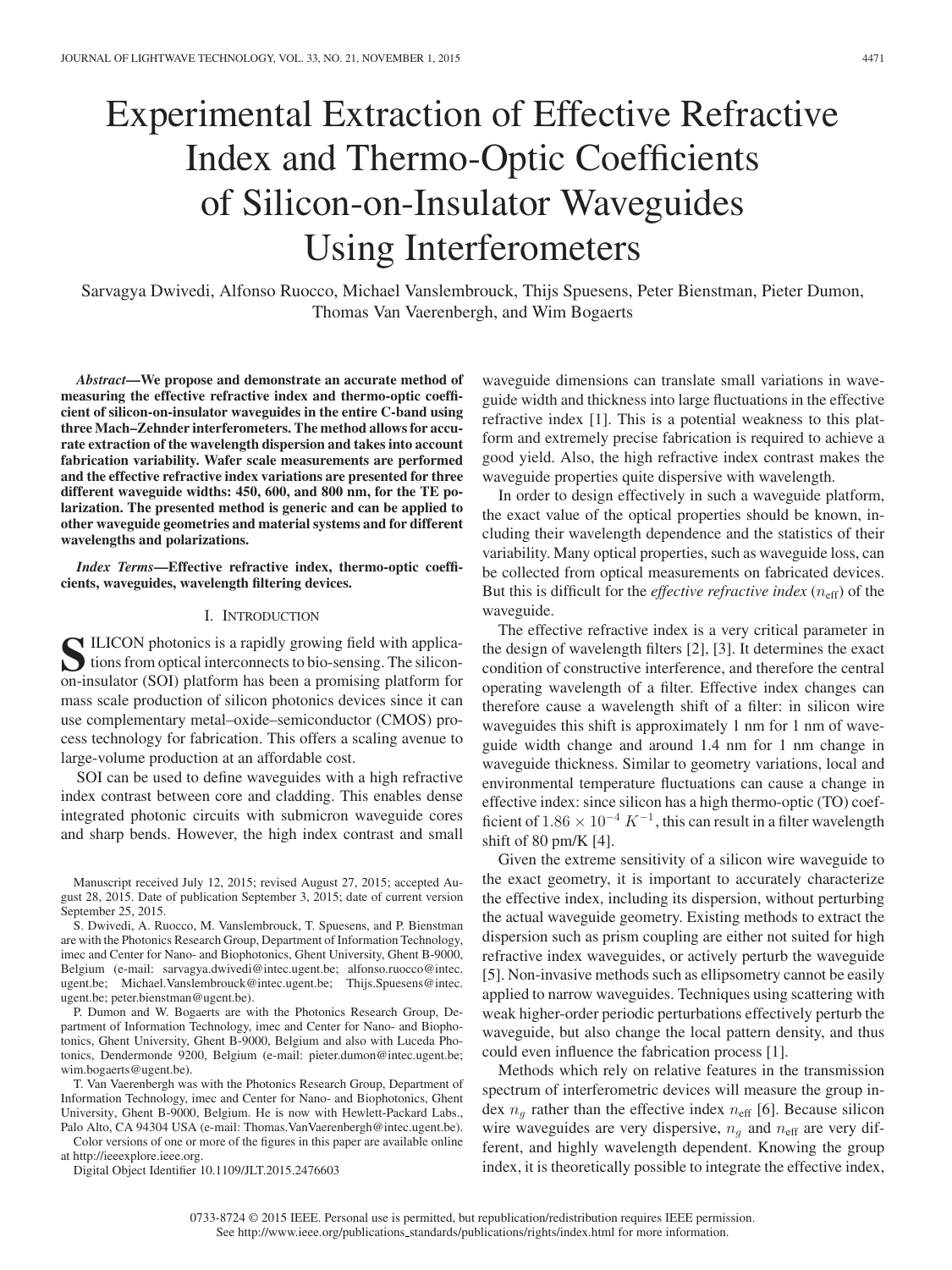but this can result in an ambiguous solution. Therefore, a method is needed to extract the effective index (as well as the group index) unambiguously and including their wavelength dispersion and temperature dependence.

Simulation of a waveguide cross section to extract the waveguide mode properties is also possible, but at best it gives a good estimate of the effective index. In practice, the geometry of a buried silicon wire is hard to measure experimentally, even with high-resolution SEM. Also, boundary effects in the material properties can also affect the effective index but cannot be perceived by visual or SEM inspections. However, simulations can provide a first estimate which we also use in our method as a starting point to improve the accuracy.

We present a simple approach to accurately measure the  $n_{\text{eff}}$  of a silicon photonics wire. Our method uses three Mach–Zehnder interferometers (MZI) designed with the same photonic wire located as close as possible to each other. MZIs are good candidates as they are simple in design, linear in phase response and flexible in choosing the filter order. When using ring resonators, the measurements must be done at sufficiently low power levels to avoid nonlinear effects [7]–[9]. Also, the resulting measurement will be a weighted average of the bends, the straight sections and the coupling sections. The measurement is even more complicated because for the highest accuracy the ring needs to be critically coupled, requiring precise control of the waveguide to ring gap dimension.

In our method we use two MZIs with a low order  $m$ , i.e., a large *free spectral range* (FSR), which allow us to estimate the order of the filter correctly within the C-band. The third MZI has a much higher order and a small FSR, which helps us to extract the wavelength dependence of the group index  $(n_q)$ . To extract the TO coefficients, we measure the same MZIs at different temperatures and then extract the wavelength sensitivity of the spectrum with respect to temperature. We also perform and present wafer-scale measurements for three different waveguide widths of 450, 600 and 800 nm, respectively. Our method is generic in nature and should work for all integrated waveguide platforms. We already reported preliminary results of this method [10]. In this paper the method is fully elaborated and demonstrated for different waveguide sections, including wafer-scale statistics and TO coefficients extraction.

#### II. METHOD

The effective refractive index of an SOI waveguide at a given wavelength is a function of the materials, the waveguide crosssectional geometry and environmental temperature. We can conceptually simplify this as follows.

*A. Effective Index Model*

$$
n_{\text{eff}}(\lambda) = f(w, h, T) \tag{1}
$$

where  $w$ ,  $h$  is waveguide width and thickness, respectively, and T is the environment temperature.

The eigenmode simulations for the initial estimate of the SOI waveguide mode are performed by the finite element method from COMSOL, taking a wavelength and temperature dependent material model. The wavelength and temperature dependent refractive index material model of silicon and oxide at room temperature is given by the Sellmeier equation [11]–[13]:

$$
n_{\lambda,T}^2 - 1 = \sum_{i=1}^3 \frac{S_i(T)\lambda^2}{\lambda^2 - \lambda_i^2(T)}
$$
 (2)

where  $S_i(T)$  is a temperature dependent Sellmeier coefficients. At  $\lambda = 1550$  nm and room temperature, the value of  $n_{Si}$  is 3.4777 and for  $n_{SiO2}$  is 1.4440. The TO coefficient  $\left(\frac{dn}{dT}\right)$  at 1550 nm is  $1.86 \times 10^{-4}$  K<sup>-1</sup> for silicon and  $1.0 \times 10^{-5}$  K<sup>-1</sup> for oxide, here  $T$  is the temperature in Kelvin  $(K)$ .

## *B. Extracting the Effective Index From a Single MZI*

In any given wavelength filter, as in our MZI, we get constructive interference at the output when

$$
m.\lambda_{\rm res} = n_{\rm eff}(\lambda_{\rm res}).\Delta L \tag{3}
$$

where  $\lambda_{res}$  is resonance wavelength, m is the filter order,  $n_{\text{eff}}(\lambda_{\text{res}})$  is effective index of the waveguide at that wavelength and  $\Delta L$  is the physical path length difference.

From Eq. (3), if we know the resonance wavelength and the filter order, we can extract the effective index at that wavelength. In normal practice, we designed the filter with a known order m, using a prior estimate of  $n_{\text{eff}}$ . However, if the possible deviations in  $n_{\text{eff}}$  from our design estimate become too large, we cannot be sure about the order. Identifying the order of a filter response is essential, as this gives us an absolute reference for the calculation of the effective index. For a given design order m, the largest change  $\Delta n_{\text{eff}}$  that we can allow to successfully identify the same order  $m$  of the fabricated design is

$$
\Delta n_{\text{eff}} = \frac{2}{2m+1}.\tag{4}
$$

We can assume that in first order,  $\Delta n_{\text{eff}}$  is due to a change in width  $\Delta w$  and height  $\Delta h$ :

$$
\Delta n_{\text{eff}} = \frac{dn_{\text{eff}}}{dw} . \Delta w + \frac{dn_{\text{eff}}}{dh} . \Delta h. \tag{5}
$$

Here,  $dn_{\text{eff}}/dw$  and  $dn_{\text{eff}}/dh$  is the change in  $n_{\text{eff}}$  due to waveguide width and thickness, respectively, at a given temperature. These trends we can quite reliably extract from simulations. The maximum allowed  $\Delta n_{\text{eff}}$  for a wavelength filter of a given order is shown in Fig. 1. We see that for higher-order filters, it becomes difficult to estimate the interference order unless the fabrication process is very precise.

Fig. 1 also shows the maximum  $\Delta n_{\text{eff}}$  for three different waveguides widths, i.e., 450, 600 and 800 nm for a fabrication process with an accuracy of  $\pm 20$  nm for waveguide linewidth and  $\pm$ 5 nm for waveguide thickness which is estimated from Eq. (5) [1]. As can be expected, the wider waveguides will suffer less from small absolute linewidth variations than the narrow waveguide. For the 450 nm wide waveguide the field strength of the fundamental TE mode is much stronger on the side wall boundaries than width the 600 and 800 nm waveguides. The specified variation of  $\pm 5$  nm on the waveguide thickness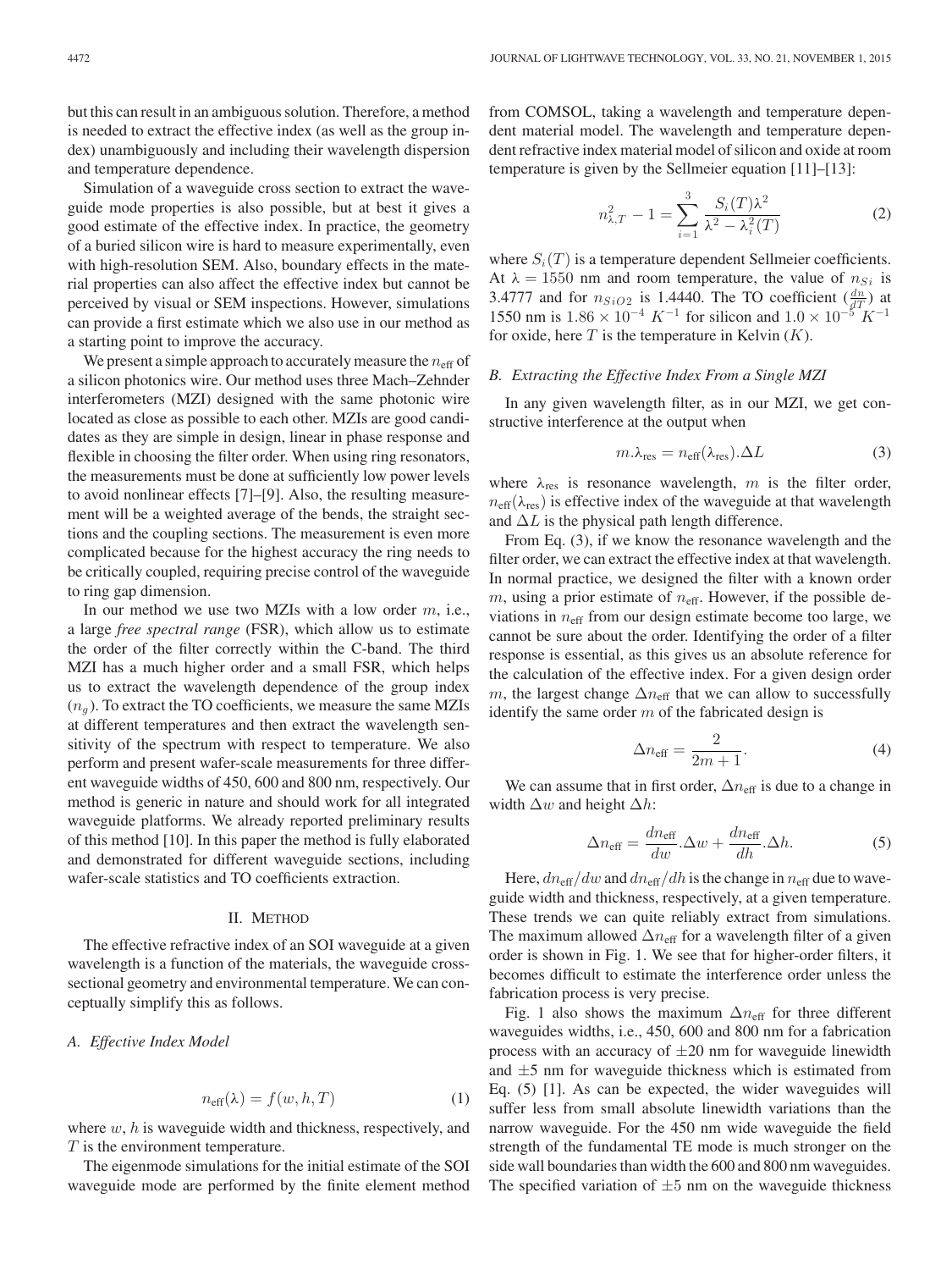

Fig. 1. The estimated  $\Delta n_{\text{eff}}$  allowed and maximum fabrication variations for three different waveguides 450, 600 and 800 nm for increasing filter order m. Inset 1: Zoomed plot showing the region of operation of which order to choose when there maximum fabrication in a different waveguides. Inset 2: Simulated 2-D TE mode profile of 450 nm wide and 215 nm SOI waveguide with oxide as top cladding at room temperature.

does not affect the TE mode as much, but it will have a much stronger impact on the TM mode. For this work we focus on the fundamental TE mode but the method can be extended to the TM mode.

The intersection of the three horizontal traces with the blue trace gives us the maximum order of a wavelength filter where we can still identify the order  $m$  with confidence. For 450, 600 and 800 nm, the values of m are 17, 27 and 38 respectively. When designing a filter to use for refractive index extraction, we should pick an order below these values.

When we design our filter with a sufficiently low order, the possible changes in the refractive index will be low enough such that

$$
n_{\text{eff}}^{(m-1)} + \Delta n_{\text{eff}} < n_{\text{eff}}^{(m)} - \Delta n_{\text{eff}} \tag{6}
$$

$$
n_{\text{eff}}^{(m)} + \Delta n_{\text{eff}} < n_{\text{eff}}^{(m+1)} - \Delta n_{\text{eff}}.\tag{7}
$$

This means that we can unambiguously associate each  $\lambda_{res}$ of constructive interference with an order  $m$ . This is shown in Fig. 2, where we simulated an MZI with 450 nm wide waveguide case for  $m = 15$  (middle curve). The error bars indicate our initial uncertainty on the  $n_{\text{eff}}$ . The top and bottom curve then show the extracted index if we would have made an error of  $\pm 1$ in the order  $m$ . It is clear that the curves do not overlap, even when taking into account the uncertainty. This means that we can confidently use a filter with this order for the waveguides in this fabrication process.

#### *C. Using High-Order MZI*

A low-order MZI allows us to accurately identify the order of interference at  $\lambda_{res}$  and thus the effective index at that wavelength. However, in the typical wavelength range of the C-band around 1550 nm, this will result in at most two peaks and valleys in the transmission spectrum. This makes it difficult to extract an accurate model for the wavelength dispersion.



Fig. 2. Simulated effective index for neighboring order at resonant wavelengths for 450 nm waveguide. Shown error margin is due to the maximum fabrication variations.

To compensate for this, we introduce another MZI with a much higher interference order  $M$ . From this we can get a large number of peaks and valleys in the wavelength band. The FSR of the filter is the difference between two consecutive peaks of the filter:

$$
\text{FSR} = \lambda^2 / n_g \Delta L. \tag{8}
$$

From this device, extraction of  $n_q(\lambda)$  of the waveguide is possible by extracting the wavelength dependent FSR from the transmission measurements. With above these information we can extract the coefficients of modified Taylor expansion in  $n_{\text{eff}}(\lambda)$  and  $n_g(\lambda)$ , based on the reference of the known  $n_{\text{eff}}(\lambda_0)$ and is given by:

$$
n_{\text{eff}}(\lambda) = a + b\Delta\lambda + c(\Delta\lambda)^2 \tag{9}
$$

$$
n_g(\lambda) = a - b\lambda_0 - c(\lambda_0.\Delta\lambda) \tag{10}
$$

where  $a = n_{\text{eff}}(\lambda_0)$ ,  $b = \frac{dn_{\text{eff}}}{d\lambda}$  and  $c = \frac{d^2 n_{\text{eff}}}{d\lambda^2}$ . For the TE waveguide, we can ignore the further terms of the Taylor expansion, since they are comparable to the fitting error for the designed TE-polarized waveguide. For TM waveguides, the higher-order terms would be non-negligible. From low order MZI, a can be extracted without an error. The b and c coefficients are extracted by accurately by higher order filter. Combining these two we have all the coefficients and accurate extraction of  $n_{\text{eff}}(\lambda)$  and  $n_q(\lambda)$ .

# *D. A Second Low-Order MZI*

Because we use two different devices for extracting a single effective index, there is always the possibility that local variability between the two devices introduces errors in our extraction procedure. To reduce this error, we introduce a second low-order MZI, with an order  $m' > m$ , but still lower than the maximum allowed order needed to identify it unambiguously. We design this second MZI to have the same resonance wavelength as the original MZI:

$$
\frac{\Delta L}{m} = \frac{\Delta L'}{m'}.\tag{11}
$$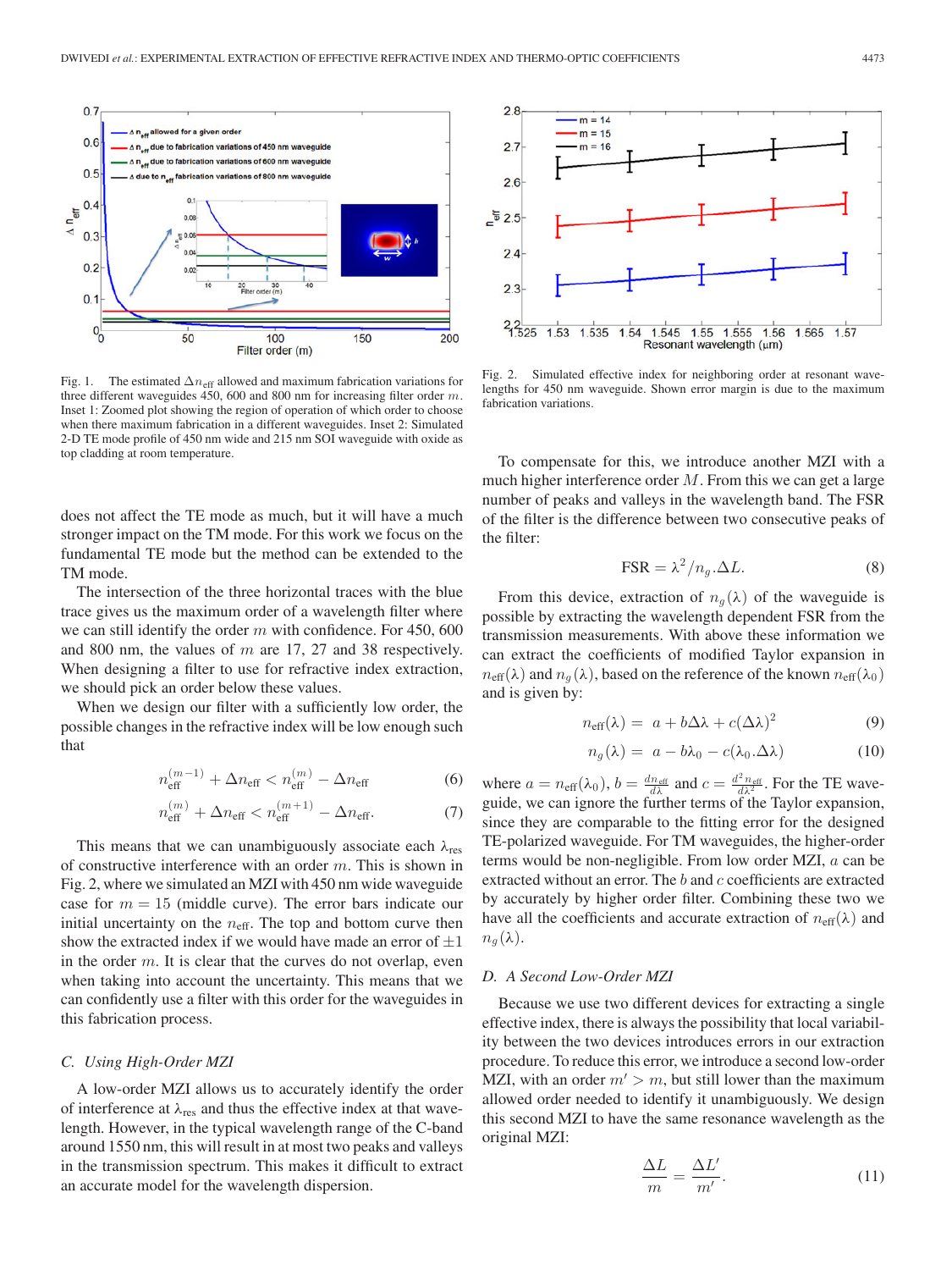

Fig. 3. Simulated circuit transmission of an MZI filter made out of 450 nm wide and 215 nm thick SOI waveguide with  $m = 15$ ,  $m' = 16$  and  $M = 110$ , respectively.

We can now estimate the local variations of the effective index  $\Delta n_{\text{eff}}$  from the shifts of the two resonances  $\lambda_{\text{res}}$  and  $\lambda'_{\text{res}}$ , which ideally should be zero

$$
\Delta n_{\rm eff} = 2. \frac{m' \cdot \lambda'_{\rm res} \cdot \Delta L - m \cdot \lambda_{\rm res} \cdot \Delta L'}{m' \cdot \lambda'_{\rm res} \cdot \Delta L + m \cdot \lambda_{\rm res} \cdot \Delta L'}.
$$
(12)

For our experiments, we chose two MZIs with low order  $m = 15$  and  $m' = 16$ , to satisfy the condition on fabrication variations mentioned in Eq. (4)–(7) and  $M = 110$  to get the  $n_q(\lambda)$  in the wavelength of interest. For this, we used a simulated model of  $n_{\text{eff}}$ , calculated using a finite-element fully vectorial mode solver, and using a geometry extracted from a cross-sectional SEM (XSEM) image. With this parameters, even with a significant deviation from the model, we are able to still identify the peaks of the right order.

# *E. Extraction of TO Coefficient*

For extraction of the TO coefficient of a waveguide, the wavelength sensitivity with respect to temperature needs to be measured and it is given by [4] :

$$
\frac{dn}{dT}\Big|_{\lambda_{\rm res}} = \frac{n_g}{\lambda_{\rm res}} \frac{d\lambda}{dT}.\tag{13}
$$

The TO coefficient of the waveguide is extracted after first extracting the waveguide group index  $n<sub>q</sub>$  at a given wavelength  $\lambda_m$  and filter transmission at different temperatures T.

An alternative method to extract the TO coefficient is to extract  $n_{\text{eff}}(\lambda_{\text{res}})$  from the low order MZIs for different temperatures and then use Eq. (3) directly at a given wavelength.

# III. DESIGN AND FABRICATION

The MZIs are simulated and designed for three different waveguides, i.e., 450, 600 and 800 nm wide respectively and with 215 nm thick silicon wires for values  $m = 15$ ,  $m' = 16$ and  $M = 110$ , respectively. The full eigenmode solutions as discussed in Section II are fed to the circuit solver CAPHE to get the transmission response at fixed room temperature [14], [15]. The simulated transmission of the three 450 nm MZI filters for  $m = 15$ ,  $m' = 16$  and  $M = 110$  is shown in Fig. 3. As

they have been designed for that condition, the three simulations show constructive interference at  $\lambda_{res}$  of 1550 nm.

Devices are designed using the IPKISS by Luceda Photonics design framework, which generates the layouts directly from a parametric description of the MZI [15].

Because the quality of the transmission trace is essential for an accurate extraction, we have designed the test circuits to minimize reflections. There are different contributions of reflection in SOI based wavelength devices. The major contributions to reflection are from the grating couplers to and from the chip. Therefore, we use compact off-axis grating couplers with reduced back reflections [16]. They are designed at an angle of 45◦ to the in-plane fiber axis, and they direct backreflections away from the input waveguide. This reduces back-reflection from  $-20$  to  $-50$  dB.

The arms of the MZI are designed with a relatively large bend radius of 20  $\mu$ m to avoid reflections from the straight-bend interface and to minimize the loss. The arms are symmetric except for the vertical straight section which incorporates the actual delay  $\Delta L$ . This cancels out possible effects of bend-radius dependence of  $n_{\text{eff}}$ .

Our device focuses on measuring and extracting the  $n_{\text{eff}}$  of straight photonic wires. It can be extended to extract the bend mode waveguide refractive index by incorporating the delay line in the bend sections.

The side wall roughness of the waveguide is unavoidable and depends upon the fabrication. This effect is prominent in 450 nm wide waveguides and gradually decreases for wider waveguides, i.e., for 600 and 800 nm.

For equal splitting and combining the light, the device uses wide band  $1 \times 2$  multimode interference (MMI). By using a symmetric splitter and combiner we reduce the effect of wavelength dependence in directional couplers, and the couplers do not inherently introduce a phase delay between the arms.

The fabrication of our device has been done in the imec 200 mm CMOS pilot line using SOI wafers with an nominal 220 nm of silicon and 2  $\mu$ m of buried oxide and 1.25  $\mu$ m of top oxide [17]. During the processing, approximately 5 nm of silicon is removed.

Camera images of all three MZIs designed with 600 nm wide waveguide and SEM image of one of the fabricated MZI with  $M = 110$  are shown in Fig. 4.

#### IV. MEASUREMENTS AND ANALYSIS

## *A. Device Measurements*

The transmission measurements are performed in a thermally controlled environment to eliminate the effect of the high TO coefficient of silicon, which can induce a wavelength peak shift about of 80 pm/K. The device transmission is first normalized to that of a simple straight waveguide to eliminate the grating coupler spectrum. The 10 dB bandwidth of the grating coupler is around 80 nm from 1505 to 1585 nm. The on-chip insertion loss of the MZI is less than 0.3 dB.

The normalized transmission spectrum is fitted using nonlinear least square method and cosine square interferometric model given by Eq. (9) and (10) as a base function. The fitting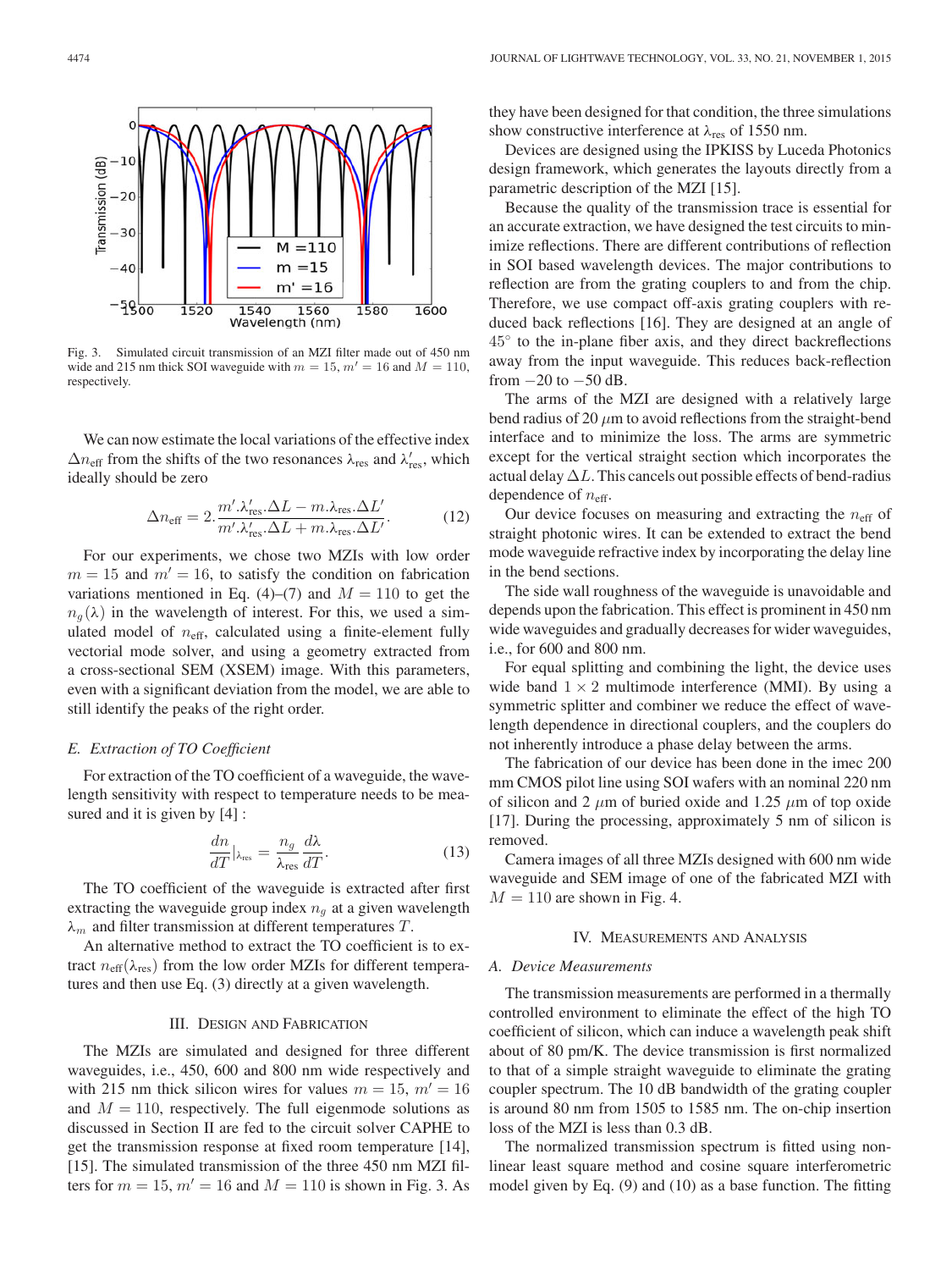

Fig. 4. (a). Camera image of set of fabricated devices for 600 nm wide waveguide and (b) SEM image of fabricated MZI with  $M = 110$  showing the MMI, bend radius r and path length difference  $\Delta L$ . Inset: Low reflection compact grating coupler.

procedure minimizes the RMS error between the measured and theoretical transmission trace. For a proper statistical analysis of these errors we use a re-sampling technique. The RMS of the fitting error is used as the standard deviation of a random Gaussian noise model of the measurement perturbation. This procedure is reiterated 1000 times to obtain a statistical relevant dataset. The results of these fittings are used to define the standard deviations of the  $a$ ,  $b$  and  $c$  coefficients used in Eq. (9) and (10) to define  $n_{\text{eff}}(\lambda)$  and  $n_q(\lambda)$ .

The measured and fitted the transmission spectra of the 3 MZIs designed for 450 nm are shown in Fig. 5. However, the measured width and thickness of the waveguide are closer to  $470 \pm 4$  and  $211 \pm 2$  nm, respectively, as extracted from SEM inspection. The other two waveguides, designed at 600 and 800 nm, are closer to the designed width, as shown in the SEM images.

The XSEM of the waveguide, the simulated mode profile of all the three waveguides, i.e., 470, 604 and 805 nm are shown in Fig. 6.

The extracted  $n_{\text{eff}}$  and  $n_g$  for all three waveguides over the entire C-band is shown in Fig. 7.

The extracted  $n_a$  from the higher order filter and then the  $n_{\text{eff}}$ from the low order filter of the different waveguide widths at 1550 nm is shown in Table I.

As shown in Table I the  $(\pm)$  contribution in the  $n_{\text{eff}}$  and  $n_g$ extraction comes from the measurement error and the standard deviation  $(\sigma)$  is from the fitting.

The mismatch between the extracted value and the simulations of the waveguide according to XSEM (with best fitted width, taking into account the uncertainty of the SEM measure-



Fig. 5. Measured and fitted normalized spectrum of MZI designed with 450 nm wide and 215 nm thick silicon waveguide (a) higher filter order and (b) lower filter order.



Fig. 6. Simulated mode profile and XSEM image of 470, 604 and 805 nm wide and 211 thick waveguides. Side wall angles of the trapezoidal waveguides can be easily seen in the SEM. Silicon corner rounding in the waveguide is due to the passive short loop specific process; which involves oxide deposition after the hardmask removal.

ment itself) mainly comes from local environmental variations, and fabricated waveguide geometrical non-idealities.

The local variability can be estimated by extracting the  $n_{\text{eff}}$ from  $m' = 16$  as well and compare with  $m = 15$ . The variation of  $\Delta n_{\text{eff}}$  for 470 nm wide wire due to this is around  $\pm 0.0015$ .

#### *B. TO Coefficient Measurements*

For the measurements of the TO coefficient  $\left(\frac{dn}{dT}\right)$  we placed the fabricated chip on a thermally controlled chuck with a resistive heater and temperature sensor. The MZIs transmission is characterized at different temperatures. The spectrum gets red shifted with increase in temperature. The shifted spectrum is fitted in the similar way as explained in previous section and by Eq. (13) the TO coefficient of the waveguides can be extracted. The extracted TO coefficients for all the three waveguides are shown in Fig. 8.

The error contribution in TO coefficient extraction can be mainly attributed to small thermal fluctuations in the chuck.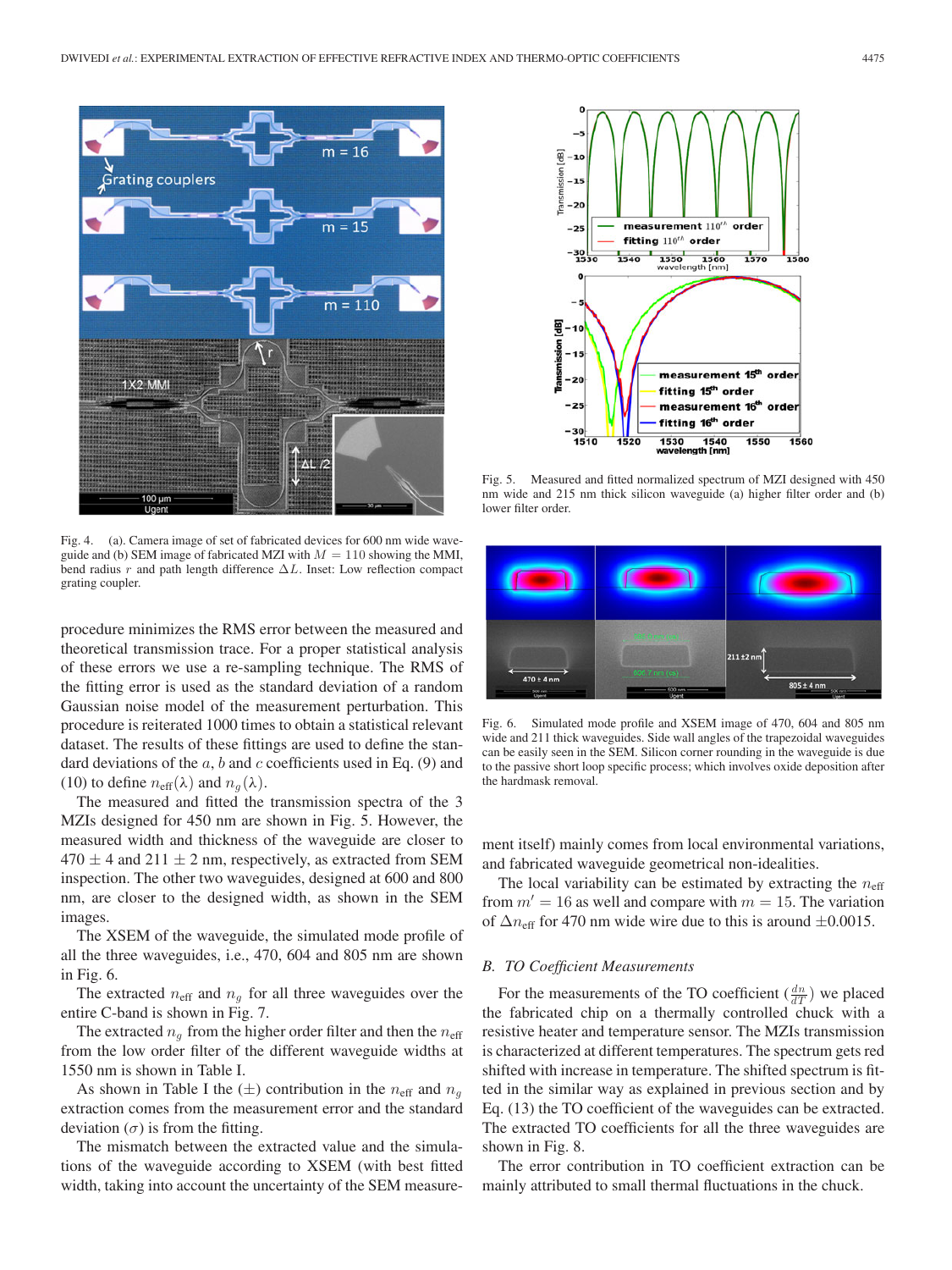

Fig. 7. (a) Simulated and extracted  $n_{\text{eff}}$  of 470, 604 and 805 nm wide waveguides and (b) simulated and extracted  $n_q$  over the C-band.

TABLE I TABLE SHOWING THE EXTRACTED  $n_{\text{EFF}}$  and  $n_g$ 

| Waveguide        | $n_{\text{eff}}$      | $n_{\text{eff}}$ fitting $\sigma$ | $n_{q}$             | $n_a$ fitting $\sigma$ |
|------------------|-----------------------|-----------------------------------|---------------------|------------------------|
| $470 \text{ nm}$ | 2.355<br>$\pm 0.002$  | $1.8007e - 6$                     | $4.2739 \pm 0.0042$ | $3.963e - 5$           |
| $604$ nm         | 2.534<br>$\pm 0.0035$ | $3.806e - 6$                      | $4.0453 \pm 0.0045$ | $4.127e - 5$           |
| $805 \text{ nm}$ | 2.67<br>$\pm 0.004$   | $7.7095e - 6$                     | $3.8902 + 0.005$    | $4.321e - 5$           |

# *C. Wafer Scale Measurements*

We characterized these devices over an entire wafer using a fully automatic optical probe station. The wafer map and distribution plot of extracted  $n_{\text{eff}}$  and  $n_g$  for 470, 600 and 800 nm wide and 211 nm thick waveguides at 1550 nm are shown in Figs. 9–11, respectively. Across the wafer, for 470 nm waveguide at 1550 nm, the mean value and standard deviation of  $n_{\text{eff}}$ is 2.360 and 0.008 and for  $n_q$  is 4.287 and 0.018, respectively. For the 600 nm waveguide the mean value and standard deviation of  $n_{\text{eff}}$  is 2.533 and 0.006 and for  $n_q$  is 4.045 and 0.02. And, for the 800 nm wide waveguide, the mean value and standard deviation of  $n_{\text{eff}}$  is 2.679 and 0.008 and for  $n_q$  is 3.924 and 0.01. The line width was measured using top-down SEM (TDSEM) provided by foundry at three different locations of the wafer and is shown on the wafer maps. The deviation of the extracted



Fig. 8. Extracted  $\frac{dn_{\text{eff}}}{dT}$  of 470, 602 and 805 nm wide waveguides.



Fig. 9. Wafer map, distribution and radial plot of 470 nm wide fabricated waveguide at 1550 nm. Thickness variation is  $211 \pm 2$  nm and  $\sigma$  of linewidth variation is 5 nm. TDSEM in nanometer at three locations. (a)  $n_{\text{eff}}$  and (b)  $n_q$ .



Fig. 10. Wafer map, distribution and radial plot of 604 nm wide fabricated waveguide at 1550 nm. Thickness variation is  $211\pm2$  nm and  $\sigma$  of line width variation is 4 nm. TDSEM in nanometer at 3 locations. (a)  $n_{\text{eff}}$  and (b)  $n_g$ .